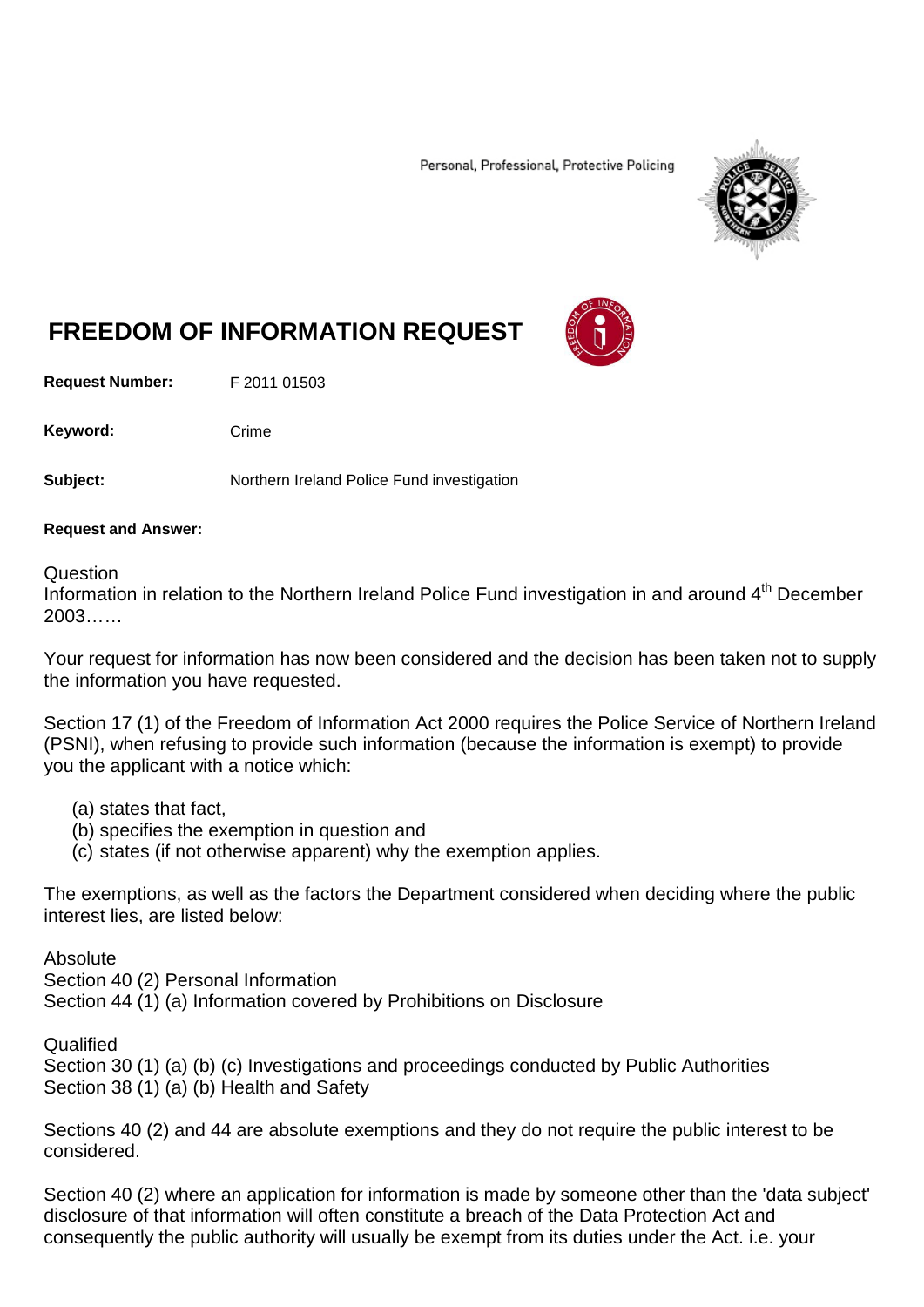reference to other individuals.

Section 38 is a prejudice based qualified exemption which means that the legislators have identified that the harm (prejudice) in disclosure as well as the public interest considerations need to be evidenced and articulated to the applicant.

Section 30 is a class based qualified exemption that means that the legislators have identified that only the public interest considerations need to be evidenced and articulated to the applicant and not the harm (prejudice).

#### **HARM**

The release of information, under FOI, is a release to the world and not just to you the individual.

The essence of the work undertaken by the PSNI is to protect both individuals and society as a whole. It has an important role in countering the many threats against society. Release of the requested information could undermine investigations and any future investigations, as it would enable targeted individuals/groups to become aware of police interest. This in turn would help subjects avoid detection, and inhibit the prevention and detection of crime and therefore undermine the PSNI's ability to protect the community it serves.

Damage could be caused by the release of the requested information as it could assist criminal/terrorist groups in establishing what information PSNI may or may not hold therefore increasing the risk of damage to any future trial. Additionally, any released information could be interpreted alongside other information (eg current media stories) to damaging effect.

A public authority is exempt from the duty to communicate information where that information has, at any time been held for the purposes of any investigation, which the public authority has a duty to conduct. (Section 30) Even though a considerable amount of time has passed since the initial investigation into the Northern Ireland Police Fund, the fact that individuals may still be identified, could mean that investigations could be compromised. As has been addressed above, the release of this material would seriously jeopardise the prevention and detection of crime for the Police Service as a whole.

Taking on board this argument it is considered the harm in releasing the information would also undermine the PSNI's overall ability to conduct any investigation that it has the power to conduct.

Section 38 of the Freedom of Information Act 2000 also protects an individual's physical health and mental wellbeing whether the harm is real or perceived. Therefore the PSNI consider that if the information you are requesting were disclosed, distress and anxiety would be caused to individuals including other victims connected to this investigation of the Northern Ireland Police Fund. Thus the releasing of the requested information would also contravene the first Data Protection principle in that it would not be 'fair' processing. Therefore the PSNI consider that by releasing the information you have requested relating to this investigation may have the potential to identify different person/s and would not be in keeping with the Act.

Additionally, where an application for information is made by someone other than the 'data subject", disclosure of that information will often constitute a breach of the Data Protection Act and consequently the PSNI will be exempt from its duties under the Act as a result of Section 40 (2).

Public Interest Test The public interest test is as follows: -

Section 30 Investigations factors favouring disclosure Disclosure could promote public trust in providing transparency, demonstrating openness and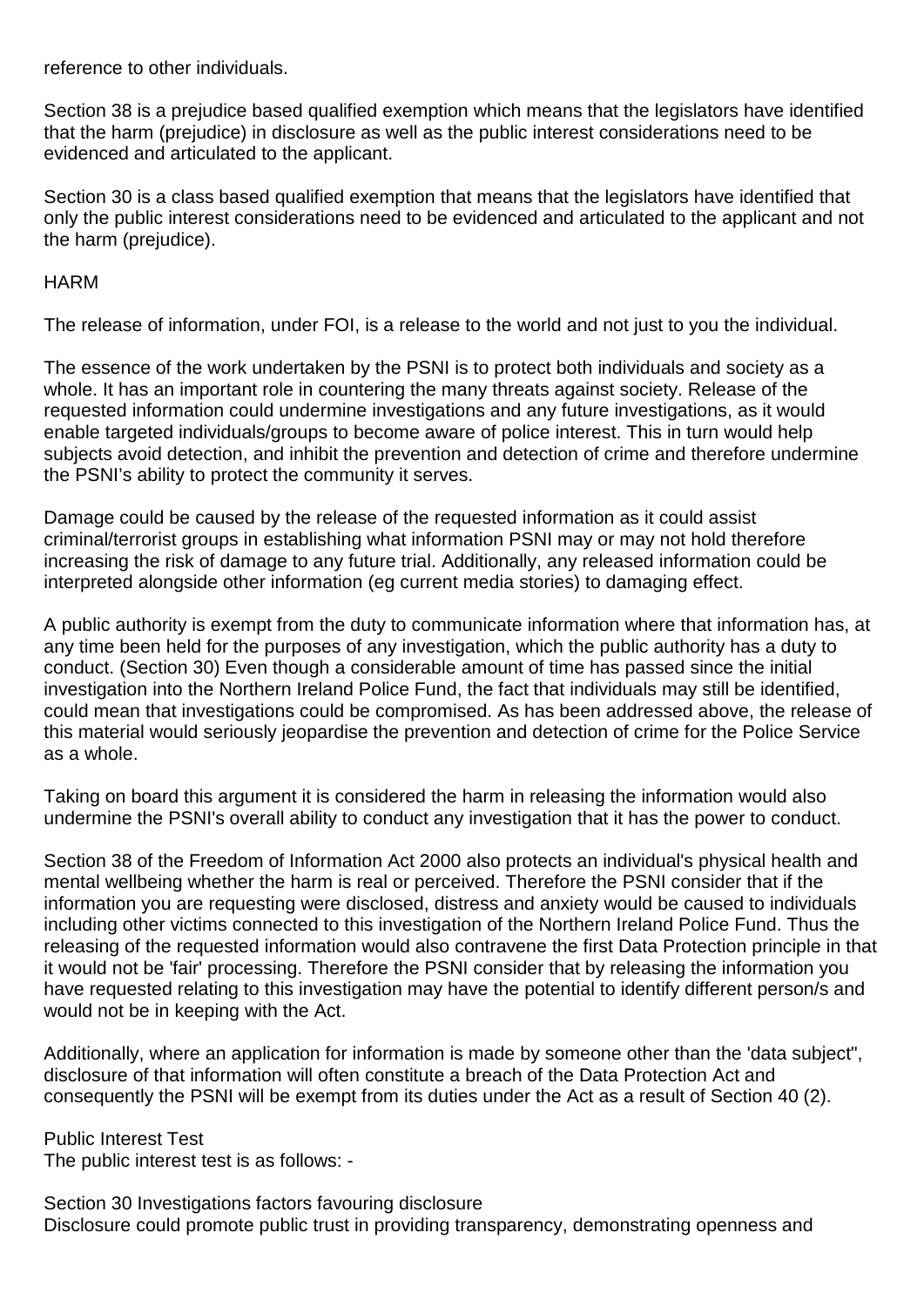accountability into how the investigation took place. It could allow the public to be satisfied that the investigation, has been conducted efficiently and appropriately. Disclosure would also show that public funds were being used effectively and appropriately.

Section 30 Investigations factors favouring non-disclosure

Information released into the public domain could undermine current and future investigations therefore hinder the detection of crime.

It is the Association of Chief Police Officers approach that information relating to an investigation will rarely be disclosed under the provisions of the Freedom of Information Act. Whilst such information may be released if it provides a tangible community benefit, for example to prevent or detect crime or to protect life or property, it is hard to see how the information here will do so.

Section 38 Health and Safety factors favouring disclosure

Release of the requested information would lead to better informed public awareness and debate.

Section 38 Health and Safety factors favouring non-disclosure

Public safety is of paramount importance to the PSNI and must always be considered so that the PSNI's ability to fulfil its core function of law enforcement is protected. PSNI would not wish to endanger the health and safety of any individual by causing them distress or anxiety. By releasing information in relation to the Northern Ireland Police Fund investigation, could lead to individuals being distressed and their own and family's safety endangered should the information be acted upon by an individual or criminal organisation intent on hindering investigations and breaching current PSNI processes. The PSNI has a duty of care to the community we serve, to release information which could lead to an individual's safety being jeopardised would result is a loss of confidence in the way information is used. The threat level for Irish related terrorism is set separately for Northern Ireland and Great Britain. In Northern Ireland it is SEVERE and in Great Britain, SUBSTANTIAL.

## Balancing Test

On balance it is not in the public interest to release the requested information. In accordance with the Freedom of Information Act 2000 this letter should be considered as a Refusal Notice, and therefore your request has therefore been closed.

Section 1 of the Freedom of Information Act 2000 (FOIA) places two duties on public authorities. Unless exemptions apply, the first duty at Section 1(1) (a) is to confirm or deny whether the information specified in the request is held. The second duty at Section 1(1)(b) is to disclose information that has been confirmed as being held.

Where exemptions are relied upon Section 17 (1) of FOIA requires that we provide the applicant with a notice which

- a) states that fact,
- b) specifies the exemption(s) in question and
- c) states (if that would not otherwise be apparent) why the exemption applies.

The PSNI can neither confirm nor deny that it holds personal information relevant to your request as the duty in Section 1(1)(a) of the Freedom of Information Act 2000 does not apply by virtue of the following exemptions:

Absolute (in part)

Section 40 (5) Personal Information

This exemption applies because all releases under FOI are releases into the Public Domain. The requested information, if held would relate to a investigation and therefore in turn would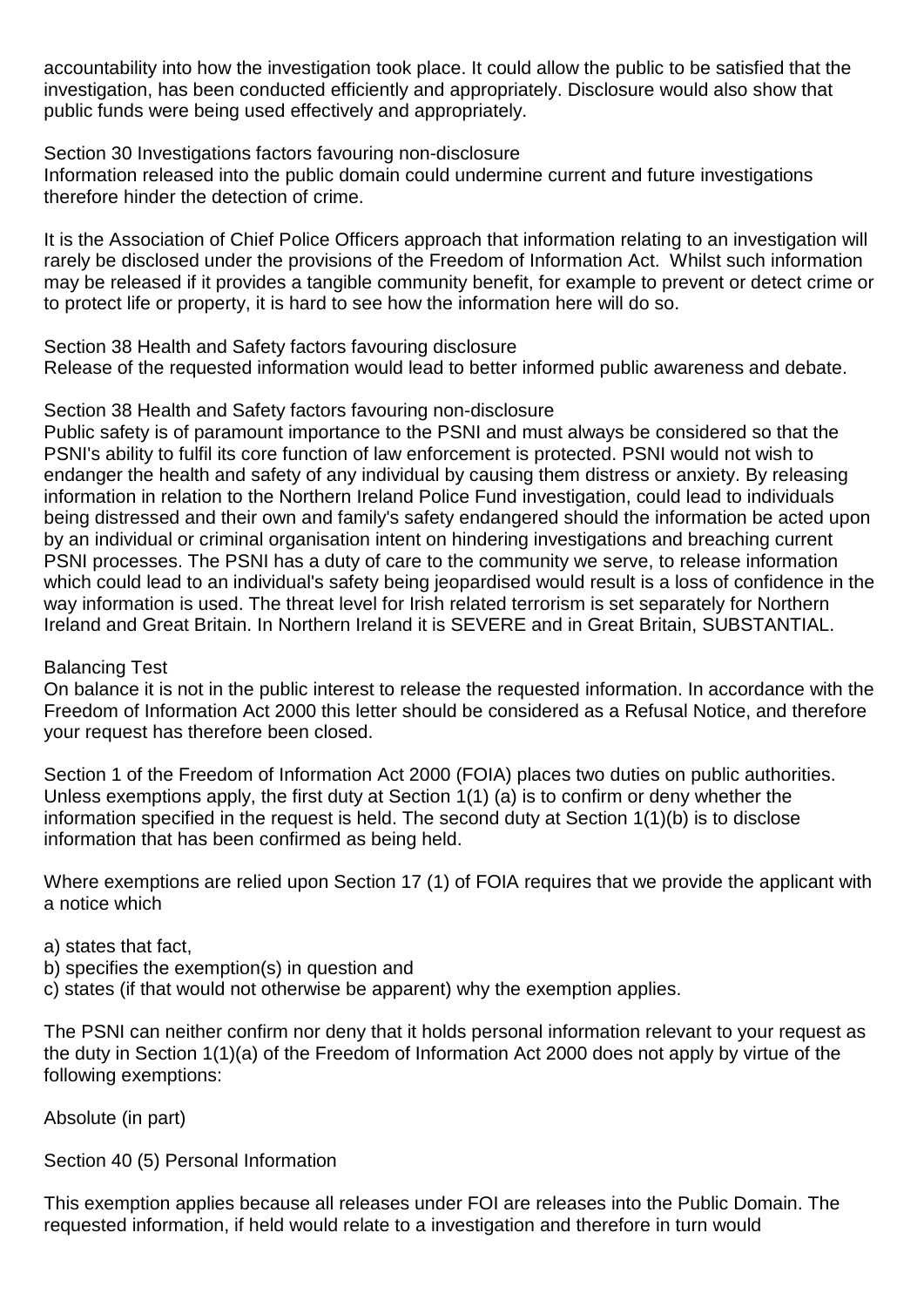amount to personal information about an individual. Simply to confirm the existence of the requested information would also amount to a release of personal information about that individual into the public domain. This would be unfair to that individual and not necessary to satisfy the public interest and would therefore be a breach of the Data Protection Act.

Section 40, under most circumstances is an absolute exemption, meaning that a Public Interest Test is not required. For the purpose of neither confirming nor denying however, the 'absolute' status does not

apply, and a Public Interest Test is required.

## **Public Interest Test**

Factors Favouring Confirmation or Denial Section 40 (5)

Confirmation or Denial of the existence of the requested information would enable the public to have a better knowledge of what information is recorded by PSNI and therefore a better understanding of the decision making process when it comes to the disclosure of personal details.

#### Factors Against Confirming or Denying Section 40 (5)

To confirm or deny that the requested information is held would amount to the processing of personal information in breach of the 1<sup>st</sup> Principle Data Protection Act i.e. "Personal data shall be processed fairly and lawfully". For this reason requests for such information should be made under that legislation and not under the Freedom of Information Act.

## **Decision**

Whilst there is a public interest in the transparency and accountability of the Service, there is also a strong public interest in maintaining confidence in the PSNI with regard to its handling of individual's personal data. The PSNI should not process such personal data in breach of the DPA in order to satisfy any request under FOI and the exemption under Section 40(5)(a) of the Freedom of Information Act exists for this purpose.

However, this should not be taken as conclusive evidence that the personal information you requested exists or does not exist.

For your information I have attached a link below to a subject access request form which should be completed when a member of the public seeks access to his or her own personal data. It should be noted however that the provision of this link is not confirmation that any relevant information is held and that if any information is held, it may be subject to exemptions under the Data Protection Act.

## http://www.psni.police.uk/dat.pdf

Furthermore, PSNI can neither confirm nor deny that any further information under sections 23(5) and 24(2) as the duty in Section 1(1) (a) of the Freedom of Information 2000 does not apply by virtue of the following exemptions:

Absolute Exemption Section 23(5) Information Supplied by or relating to Security Bodies

Qualified Exemption Section 24 (2) National Security

Section 23 is a classed based absolute exemption and therefore there is no need to explain the public interest considerations in this area. However, it is required that PSNI articulate the public interest considerations for the use of NCND within the section 24 exemption. To the extent that Section 24 applies, PSNI have determined that in all the circumstances of the case, the public interest in maintaining the exclusion of the duty to confirm or deny outweighs the public interest in